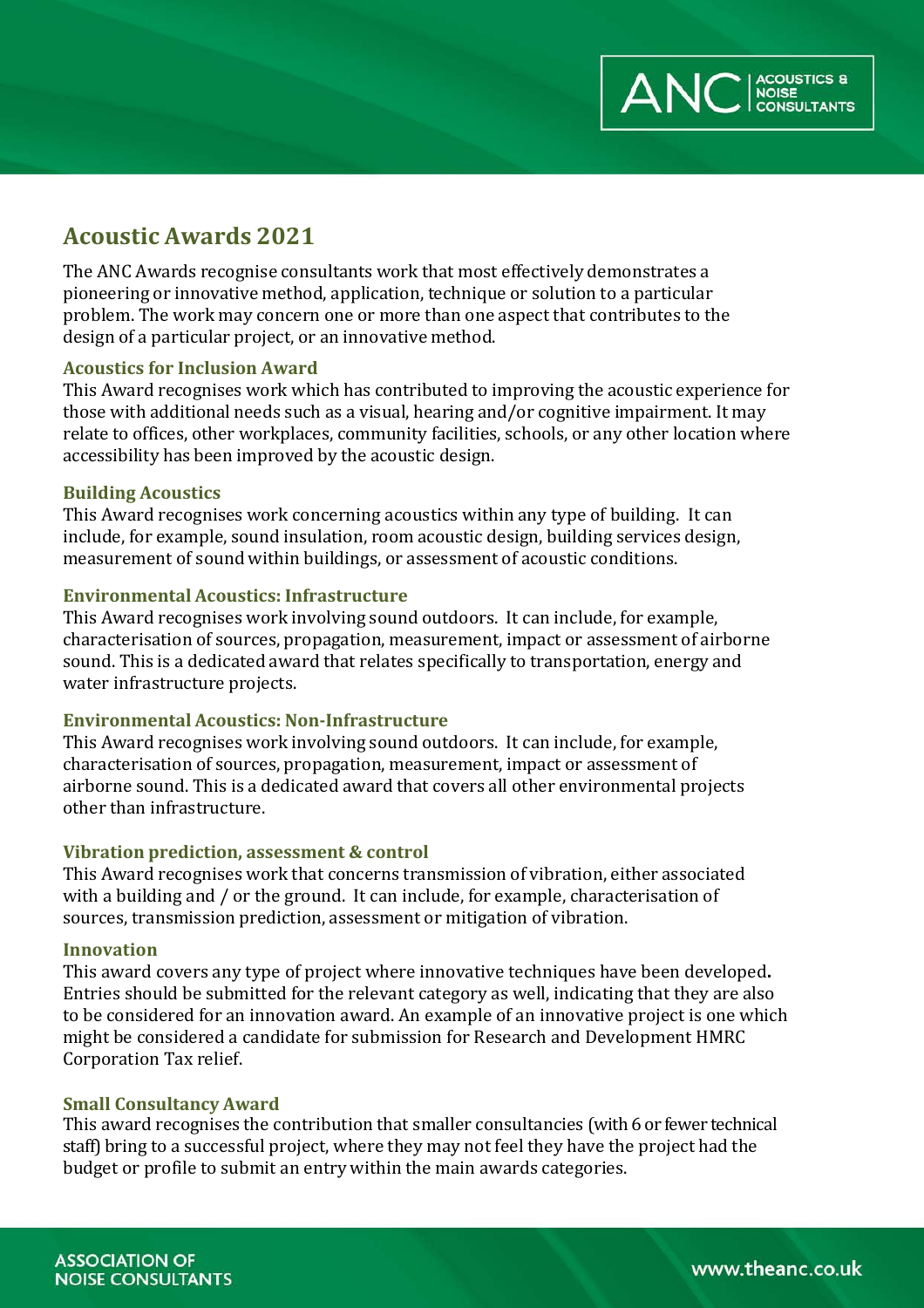

**Sponsors**





It's not magic, it's engineering.<sup>®</sup>



## **Entering the Awards**

## **Information that might be included:**

- Synopsis of the project and its acoustic objectives
- Confirmation that the acoustics consultancy project has been completed<br>• Challenges or constraints and the design solutions adopted
- Challenges or constraints and the design solutions adopted<br>• Specific elements of excellence and innovation in terms of t
- Specific elements of excellence and innovation in terms of the method, application, technique or solution to a particular problem or design
- Are there potential benefits for future projects<br>• Does the project involve any novel or innovative
- Does the project involve any novel or innovative elements
- What has been achieved in terms of reduced costs, reduced risk or improvement in performance associated with approach adopted
- Collaboration between members of the project team
- Any external assessment, or other third party evaluations of the work
- User / client/ stakeholder feedback and satisfaction with the measures adopted

## **Judging criteria**

As the range of projects that may be submitted is wide, a selection of different criteria may be applied to different projects. Not all these issues will be relevant to all entries and the list is provided here as an indication of the items to be considered.

- Demonstration of delivery of value and quality for the client<br>• Collaboration with project stakeholders to deliver a successf
- Collaboration with project stakeholders to deliver a successful outcome
- Demonstrate how the initiative goes beyond current good practice
- Potential to benefit future projects<br>• Enabling an otherwise challenging
- Enabling an otherwise challenging project to be delivered
- Justification for any problems and explanation of how they were overcome<br>• Creativity and innovation however small will be appreciated within any ent
- Creativity and innovation however small will be appreciated within any entry<br>• Size and prestige of the overall project are not significant as these awards
- Size and prestige of the overall project are not significant as these awards recognise the acoustics consultancy within the project.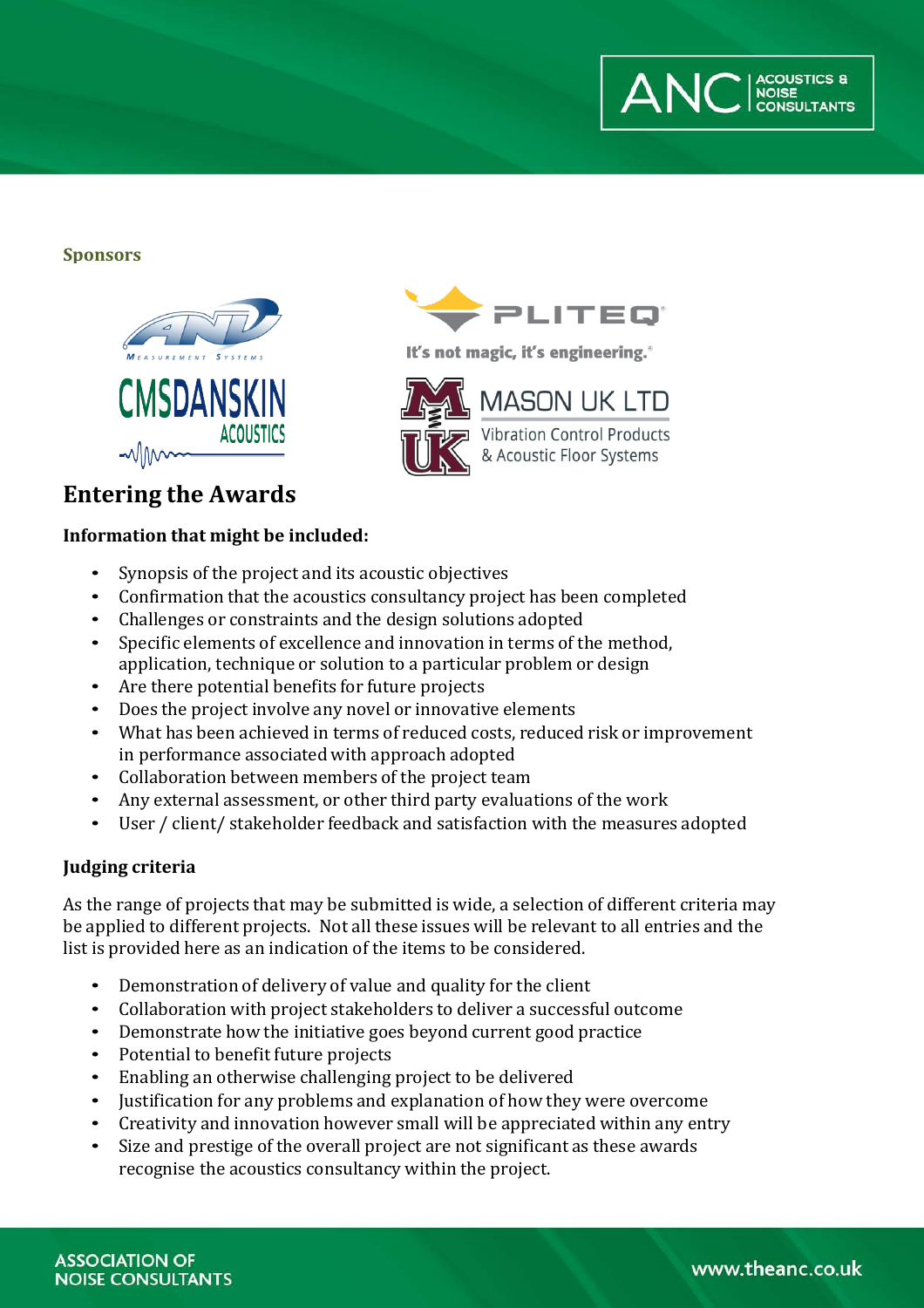

## **Terms and conditions**

- 1. Entries must qualify for the period of eligibility as indicated (2 years prior to 30 September 2021) within each category judging criteria.
- 2. The Awards are free to enter and open to any member of the ANC. Entries should be submitted electronically and accompanied by a template entry form for each category. Entries should also include supporting documentation or evidence to supplement the written submission, such as plans or photos. Only one entry may be submitted for each category by the same organization.
- 3. ANC accepts no liability for any inaccurate information contained within the submitted entry as it is the responsibility of the applicant to provide accurate information. Entrants giving false or misleading information will be excluded. If an award is given and it is subsequently found that the entry information is false or misleading, ANC reserve the right to withdraw the award.
- 4. ANC reserves the right to use entry material submitted in published form. By submitting an entry you are agreeing to make available information to the judging panel and a wider audience via the ANC website, trade press and other media outlets we consider appropriate.
- 5. Whilst you (or the licensors) continue to own the copyright in all works forming part of your entry, by submitting an entry you consent to our use of submitted photographic works in any publication, whether or not connected to the ANC Awards, and you now waive all moral rights in such photographic works. We may allow third parties (e.g. journalists) to use such works for ANC purposes. If a third party owns the copyright in such works, you confirm that you have obtained their consent to our use and a waiver of their moral rights for these purposes.
- 6. By entering, you agree to a representative participating in the Awards Presentation scheduled to be held on 25th November 2021. The shortlisted entrants in each category will be requested to make a presentation, preferably in person or by video conferencing. Winners will receive a trophy presented at the event.
- 7. The Judges' reserve the right, without prior consent of the entrants, to move entries to different categories if it is appropriate.
- 8. The Judges' decision on all shortlisted entries and winners is final and no discussion or correspondence will be entered in to. Please also note that it is not possible to provide individual feedback for entries that are not shortlisted.
- 9. Full submissions must be submitted no later than  $11<sup>th</sup>$  October 2021. All documents should be submitted by email to [info@theanc.co.uk](mailto:info@theanc.co.uk) and will be acknowledged on receipt.